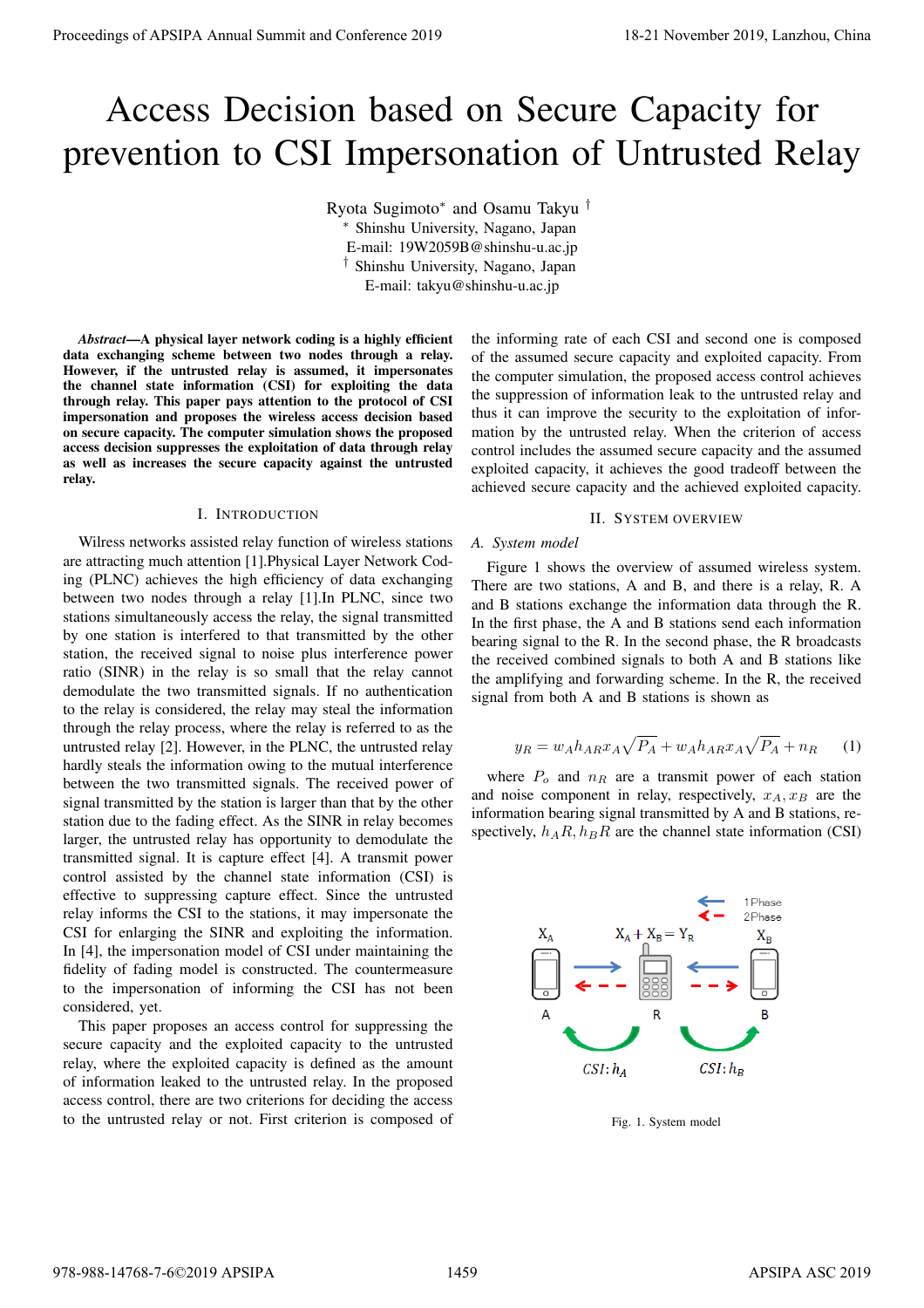between A station and R and B station and R, respectively,  $w_A, w_B$  are the weight for a transmit power control (TPC) in A and B stations, respectively.

# *B. Transmission power control*

The purpose of TPC is the suppression of capture effect in the relay station. In [3], the TPC based on zero forcing (ZF) criterions is optimal for maximizing the secure capacity. The  $w_A$  and  $w_B$  based on ZF criterion are given as

$$
w_A = \frac{\frac{1}{h_{AR}}}{\sqrt{\frac{1}{h_{AR}^2} + \frac{1}{h_{BR}^2}}}
$$
 (2)

$$
w_B = \frac{\frac{1}{h_{BR}}}{\sqrt{\frac{1}{h_{AR}^2} + \frac{1}{h_{BR}^2}}}
$$
(3)

For constructing the weights, the A and B stations require the two CSIs,  $h_A R$  and  $h_B R$ . Since only the untrusted relay estimates both two CSIs, it informs two stations about the CSIs.

# *C. Impersonation Scheme of CSI*

Figure 2 shows the quantization of CSI for informing CSI. In this paper, the amplitude distribution of CSI is considered and the untrusted relay informs the two stations about the phase component of CSI without impersonation. In figure 2, the quantization levels of CSI is 5 and the CSI is modeled by a Rayleigh probability density function. We assume the uniform quantization. The dynamic range of CSI is decided by the total range within 99% existing probability. The value of amplitude takes zero to the maximal value decided by 99% existing probability. The median of a quantized duration is considered as the informing CSI. Therefore, the occurrence probability of each quantized CSI is given by the integral of probability density function of amplitude for the quantized duration. Proceedings of APSIPA Annual Summit and Conference 2019<br>
U. China conference 2019 18-21 November 2019, Lanzhou, China Conference 2019 18-21 November 2019, Lanzhou, China 2019, Lanzhou, China 2019, Lanzhou, China 2019, Lan



Fig. 2. Inform CSI method

# III. CSI IMPERSONATION METHOD

For modeling the impersonation of CSI by the untrusted relay, the most powerful detection for recognizing the impersonation of CSI by the legitimated stations, stations A and B, is assumed. It is assumed that the station A and B analyzes the histogram of informed CSI during the certain long duration. If the stochastic distribution of informed CSI is not matched to that of the original CSI, the station A and B can recognize the impersonation of CSI. As a result, the untrusted relay constructs the ratio of informed CSI for maximizing the exploited capacity in the subject to the stochastic distribution of informed CSI matched to that of the original one. In Ref [4], constructing the ratio of informed CSI is linear optimization problem. The detail of the construction is given as follows.

# *A. Matching the informed CSI*

The condition for matching the informed CSI to the original one is given as follows.

$$
P_i = \sum_{j=1}^{N} \alpha(i, j) P_j
$$
\n(4)

where  $P_i$  is the probability of CSI with *i*th quantization level, N is quantization number,  $\alpha(i, j)$  is the ratio in which the original CSI is the CSI with ith quantization level but the informed CSI is that with *j*th quantization level. $0 \ge \alpha(i, j) \ge$ 1.

$$
\sum_{i=1}^{N} \alpha(i,j) = 1
$$
\n(5)

As a result, the exploited capacity is defined as

# *B. Secure capacity and exploited capacity*

$$
C_e = \sum_{j=1}^{N} \sum_{j=1}^{N} \{C_e(h_i, h_j)\} \alpha(i, j) P_j
$$
 (6)

Where  $C_e(h_i, h_j)$  is the capacity of exploiting the information by the untrusted relay under the informed CSI,  $h_i$  and the original CSI,  $h_i$ .

The exploited capacity means the ability for exploiting the information through the relay process by the untrusted relay. If the untrusted relay tries to exploit the more information, the larger exploited capacity is better. Therefore, the untrusted relay can construct the impersonation ratio,  $\alpha(i, j)$ , for maximizing the exploited capacity. The construction problem is considered as the linear programing problem and given as follow.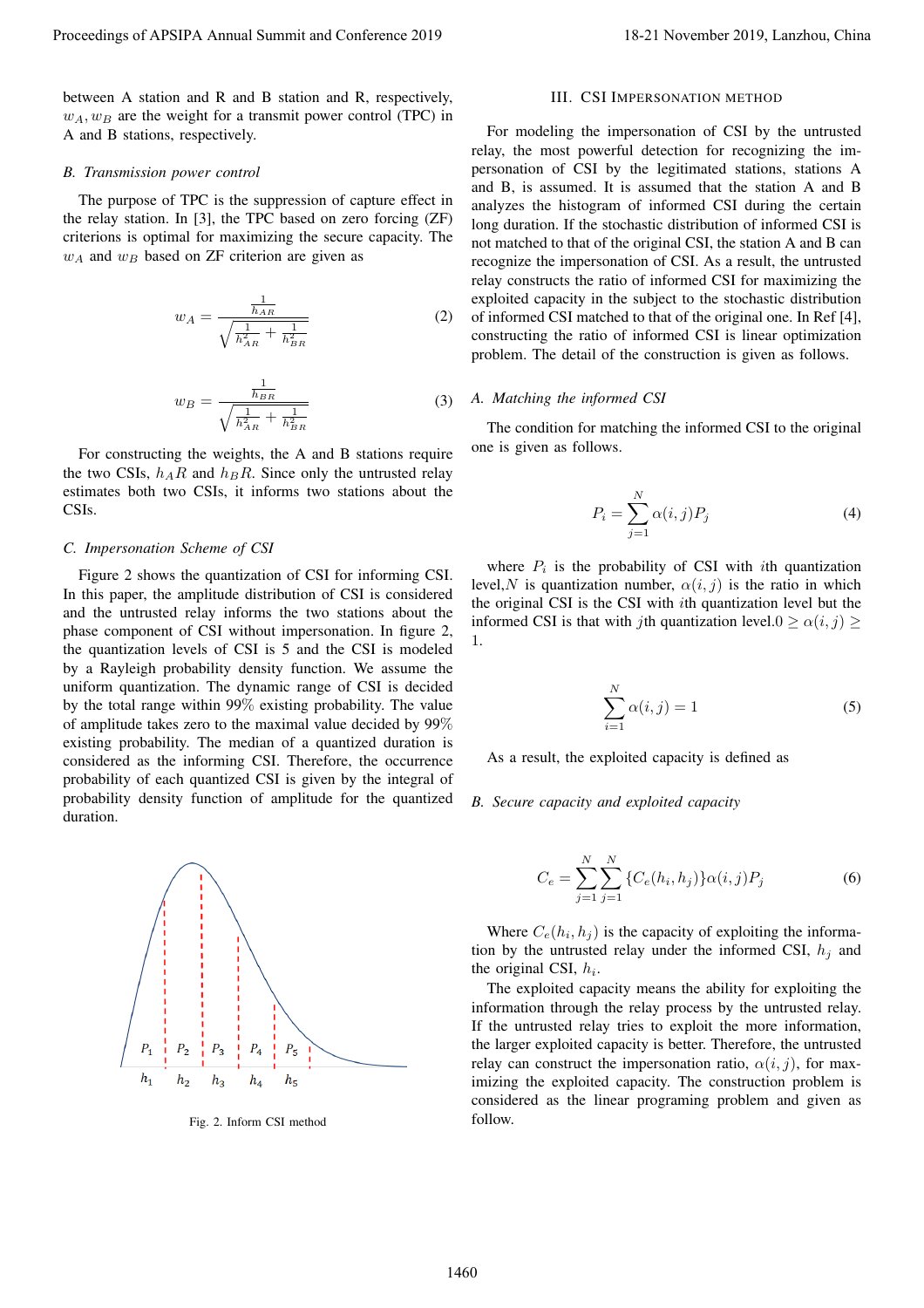N

 $j=1$ 

Subject to  $P_i = \sum$ 

 $\sum$ N

 $j=1$ 

TABLE I SIMULATION PARAMETERS

| <b>Total Transmission Power</b>   | 20dBm                         |
|-----------------------------------|-------------------------------|
| Noise Power                       | $-95dBm$                      |
| Center Frequency                  | 2400MHz                       |
| Path Loss Model                   | Simple propagation loss model |
| Fading                            | Rayleigh                      |
| <b>Transmission Power Control</b> | Zero-Forcing                  |
|                                   |                               |

$$
C_sji = \sum_{i=1}^{N} \{C_s(h_i, h_j)\} \alpha(i, j) P_j
$$
 (12)

$$
C_{e}ji = \sum_{i=1}^{N} \{C_{e}(h_{i}, h_{j})\} \alpha(i, j) P_{j}
$$
 (13)

If  $\beta(j) = 1, C_e j = 0$ . Therefore, the secure wireless communication is constructed. If  $\beta(j) < 1$ , the untrusted relay may exploit any information through the relay process. Therefore, if the untrusted relay informs the legitimated stations about *j*th CSI, the legitimated stations calculate  $\beta(j)$  and then if the following condition is satisfied, the legitimated stations decide the access to the untrusted relay.

$$
\beta > \eta_B \tag{14}
$$

As  $\eta_B$  is larger, the exploited and secure capacities are reduced. However,  $\beta(j)$  includes the secure capacities. As the large secure capacities are assumed, the legitimated stations are more willing to the access to the untrusted relay.

#### IV. NUMERICAL RESULTS

Table I shows the simulation parameters. Figure 3 shows the performance between secure capacity and exploited capacity, where the proposed access control 1 with  $\eta_{\alpha} = 0.5$  and that 2 with  $\eta_\beta = 0$  are used.



Fig. 3.  $\alpha=0.5$ , B=0

 $C_s = \sum$ N  $i=1$  $\sum$ N  $j=1$  $\{C_s(h_i, h_j)\}\alpha(i, j)P_j$  (8)

 $\max C_e s$ 

 $\alpha(i, j)P_j$ 

 $0 \ge \alpha(i,j) \ge 1$  (7)

 $\alpha(i, j) = 1, \forall i$ 

The legitimated stations, A and B, also know the impersonation ratio,  $\alpha(i, j)$ . Therefore, these can assume not only the exploited capacity but also the secure capacity, where the secure capacity is defined as follows,

$$
C_s = \sum_{i=1}^{N} \sum_{j=1}^{N} \{ C_s(h_i, h_j) \} \alpha(i, j) P_j
$$
 (9)

where  $C_s(h_i, h_j)$  is the secure capacity for the untrusted relay under the informed CSI,  $h_j$ , and the original CSI,  $h_i$ .

When the legitimated stations are informed by the untrusted relay about the CSI, these decide the access to the untrusted relay in accordance with the impersonation ratio, the secure capacity, and the exploited capacity. We consider the two criterions of access controls.

#### *C. Criterion1: Impersonation Ratio*

We assume the informed CSI by the untrusted relay is jth quantization level. The  $\alpha(j, j)$  indicates the ratio of no difference between the informed CSI and the original CSI. The value of  $\alpha(j, j)$  indicates the power of impersonation by the untrusted relay. We defines the following access criterion based on  $\alpha(i, i)$  as

$$
\alpha(j,j) > \eta_A \tag{10}
$$

Where  $\eta_A$  is the certain value for deciding access ( $0 \geq \eta_A \geq$ 1). If this condition is true, the legitimated stations decide the access to the untrusted relay. Otherwise these stop it.

In this criterion, the larger impersonation of CSI is avoided and thus the exploited capacity can be reduced. However, the secure capacity is also reduced because the access opportunities to the untrusted relay are reduced.

## *D. Criterion2: Capacities*

The criterion 2 takes the two capacities, secure and exploited capacities into consideration. Firstly, the following value is defined.

$$
\beta(j) = \frac{C_s j i + C_e j i}{C_s i j} \tag{11}
$$

and